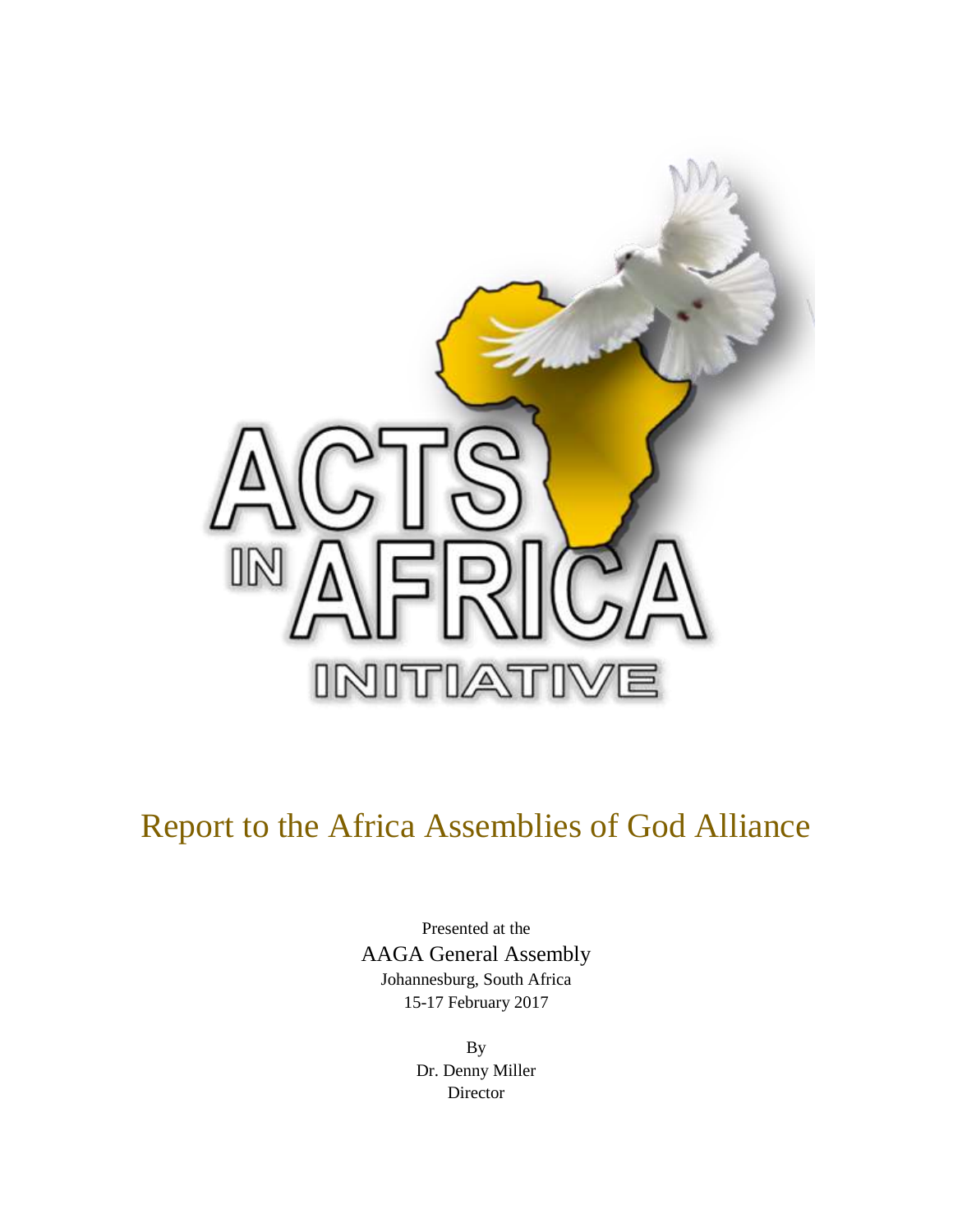# Decade of Pentecost Update



 On March 5, 2009, at their General Assembly held in Johannesburg, South Africa, the Africa Assemblies of God Alliance (AAGA) unanimously committed themselves to a "Decade of Pentecost" extending from 2010 to 2020. The Decade of Pentecost is a ten-year, cooperative Spirit-empowered missionary emphasis of our 50 national Assemblies of God churches in sub-Sahara Africa and the Indian Ocean Basin.

The cornerstone of the emphasis is the aim to see 10 million new believers

baptized in the Holy Spirit and mobilized as Spirit-empowered witnesses, church planters, and crosscultural missionaries. To date, this powerful spiritual emphasis has resulted in thousands of new churches being planted, millions of people coming to Christ, dozens of new African missionaries being deployed, and several previously unreached tribes of sub-Sahara being engaged with the gospel.

#### **AAGA Decade of Pentecost Goals**

The African Church has set bold goals for the Decade of Pentecost. The central goal of the emphasis...

 …is to see **10 million** new believers baptized in the Holy Spirit and mobilized as Spiritempowered witnesses.

**Other key goals** which flow from this central goal include

- Raising up **100,000** intercessors who will pray daily for a Pentecostal outpouring upon the African church,
- Planting **tens of thousands** of new Spirit-empowered missionary churches,
- Training **thousands** of new Spirit-empowered ministers,
- Recruiting, training, and deploying **hundreds** of new Spirit-empowered missionaries,
- Engaging the **850+** unreached people groups of sub-Sahara Africa.

#### **DOP Progress**

On Pentecost Sunday last year (15 May 2016) the Decade of Pentecost entered into its seventh year. Reports from across the continent continue to encourage us. They point to an ever increasing momentum among the churches in the areas of evangelism, church planting, missions, and ministerial training. Thus far, in 51 Acts 1:8 Conferences conducted by AIA in 37 countries for 40 national churches in in Sub-Sahara Africa and the Indian Ocean Basin, our AAGA-related national churches have set the following specific Decade of Pentecost goals: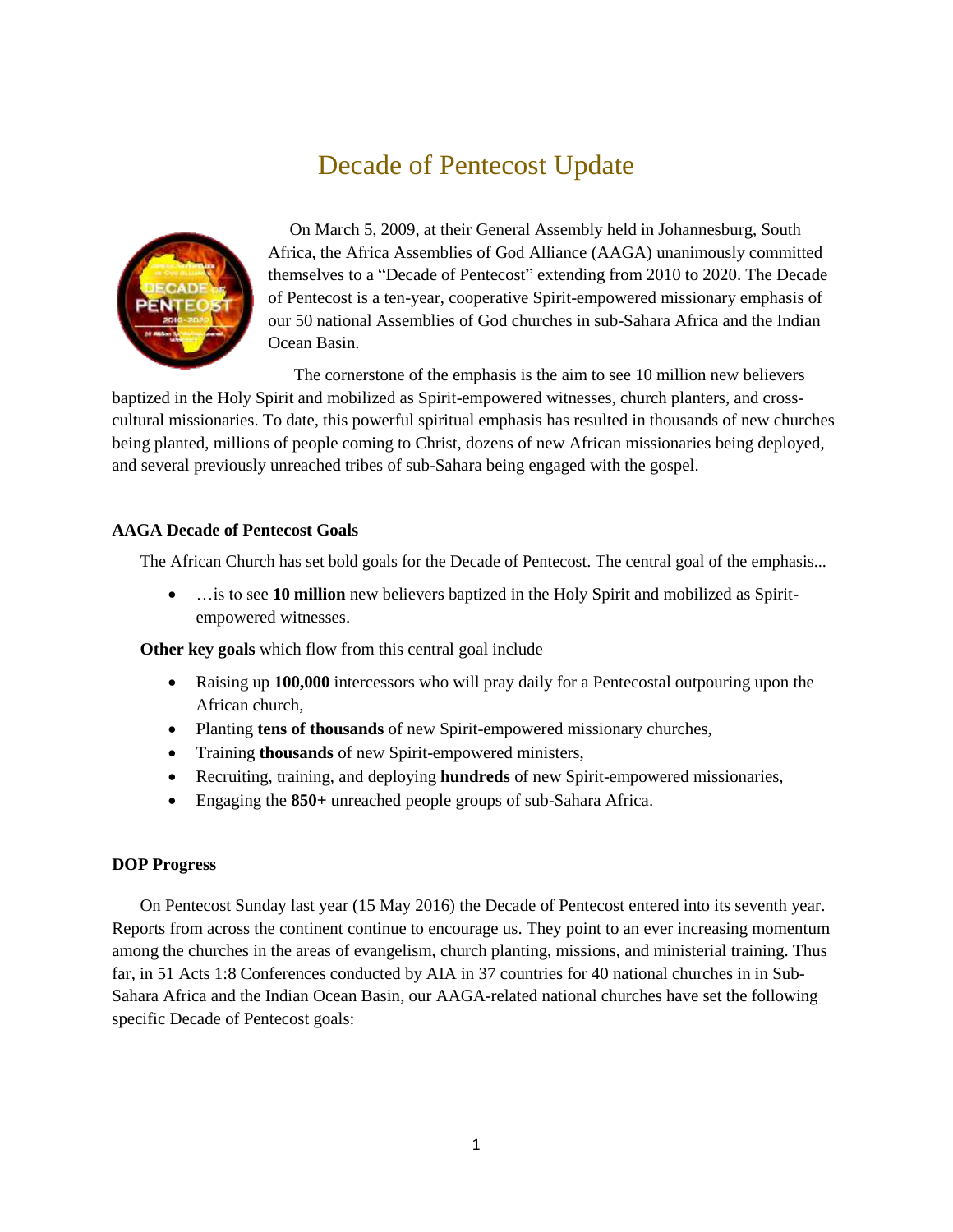- Spirit baptisms  $60\% 100\%$
- New church plants 49,612
- New believers/members 9,443,546
- Ministers trained 30,170
- Missionaries deployed 2,174 (by 2025)
- UPG's engaged  $208 +$  the UPG's of Cameroon
- Intercessors 80,200

Note: A region-by-region and country-by-country breakdown of these goals can be found in the "Africa Assemblies of God DOP Goals Summary included in this report.

While some national churches are advancing rapidly, others are advancing more slowly. Nevertheless, all are committed to moving forward in the power of the Holy Spirit. They are taking significant steps to mobilize themselves for greater church planting and missions.

The Africa AG began the decade with 15.9 million members and adherents meeting in 65,000 local assemblies across Sub-Sahara Africa and the Indian Ocean Basin. At the end of 2015 (the latest available statistics) the movement cited 22,318,822 adherents meeting in 81,483 local assemblies.

This growth represents a net gain of 6.4 million members and adherents and more than 16 thousand new churches in six years. While accurate statistics on Spirit baptisms are difficult to compile, church leaders are reporting powerful outpourings of the Spirit in the churches.

Note: A projection of the hoped-for outcomes of the Decade of Pentecost emphasis is charted on the right.



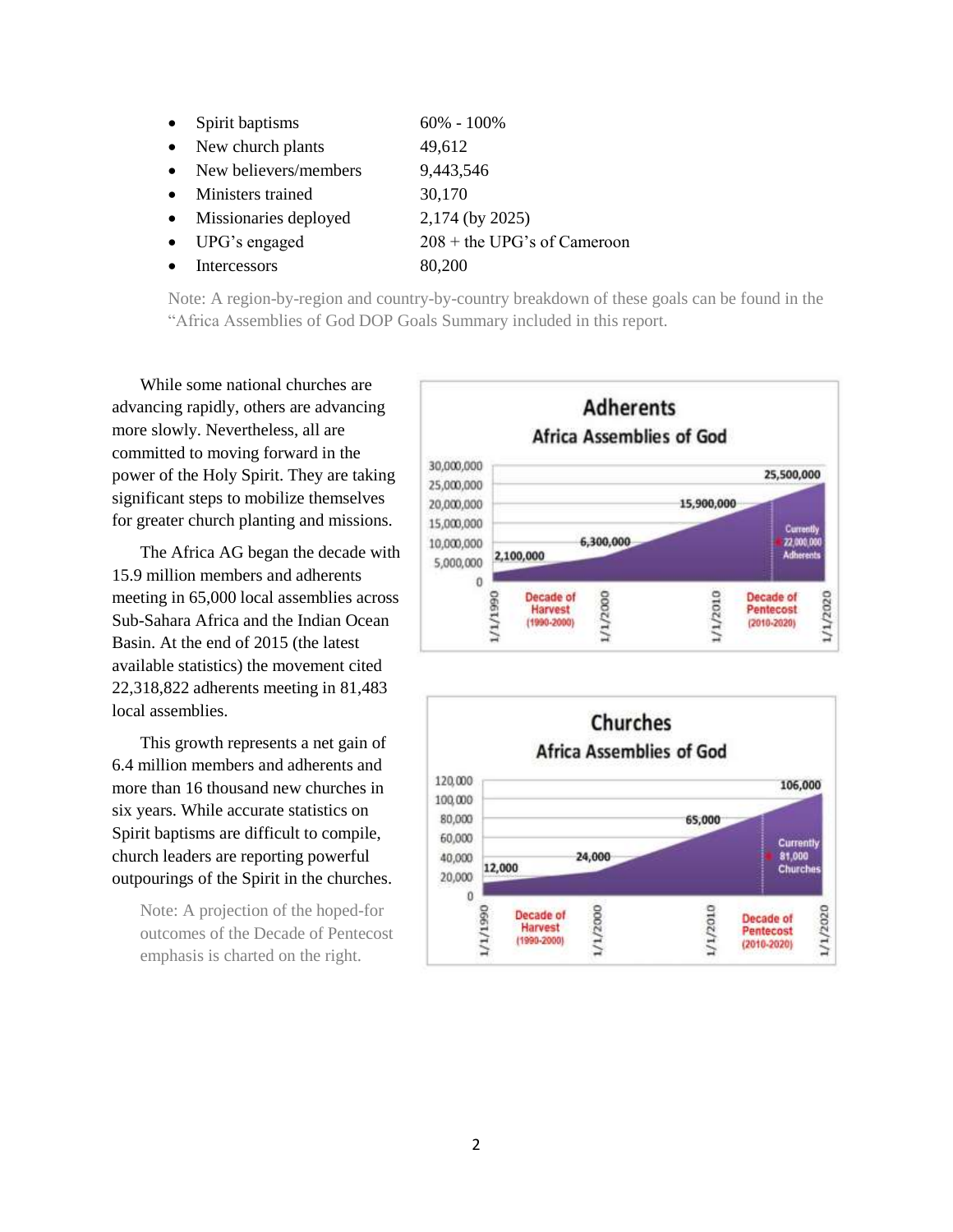## Acts in Africa Initiative



 In October 2004, in Accra, Ghana, AAGA commissioned AIA to help them mobilize the AG Africa for a continent-wide Pentecostal revival in anticipation of the greatest missionary advance in the history of the African church. At that time, AIA was given a twofold mandate:

First, AAGA called on AIA *"to serve AAGA and the national churches working in relationship with AAGA in calling for a powerful Pentecostal outpouring in our churches."*

Next, AAGA called on AIA *"to plan and conduct Holy Spirit conferences throughout Africa aimed at calling the church to Pentecostal renewal."*

Five years later, in 2009, when AAGA launched the Decade of Pentecost emphasis, AIA was asked to facilitate and help direct this effort. Today, AIA continues to work hard to fulfill those mandates. AIA's mission is *"Mobilizing the African church for Spirit-empowered mission."* To fulfill that mission, the ministry has committed itself to four tasks:

- *Inspiring* God's people to passionately pursue Christ's mission in the power of the Holy Spirit.
- *Training* believers in authentic Pentecostal principles and practice.
- Providing *Resources* for African leaders seeking to lead their churches into Pentecostal experience and practice.
- Leading an *Intercessory Prayer Movement* for an outpouring of the Spirit and for the evangelization of the yet-to-be-reached people of Africa and beyond.

#### **Acts 1:8 Conferences**

One way AIA serves AAGA is by conducting "Acts 1:8 Conferences" for AAGA-related national churches. In these missions mobilization conferences, pastors and leaders receive inspiration, direction, and the Spirit's empowering. They also develop strategies and set goals for DOP advance. AIA has conducted conferences in the following countries:

| Benin                | DRC (Isiro)              | Madagascar(x3)              | Togo (School of the Spirit) |
|----------------------|--------------------------|-----------------------------|-----------------------------|
| <b>Botswana</b>      | DRC (Lubumbashi) $(x3)$  | Malawi $(x2)$               | Senegal                     |
| Burkina Faso (x2)    | <b>Equatorial Guinea</b> | Mali (School of the Spirit) | Sierra Leone                |
| Burundi              | Ethiopia $(x2)$          | <b>Mauritius</b>            | South Africa $(x2)$         |
| Cameroon             | Gabon $(x2)$             | Namibia                     | Swaziland $(x2)$            |
| Central African Rep. | Ghana                    | Niger                       | Zambia                      |
| Chad                 | Guinea                   | Nigeria                     | Zimbabwe                    |
| Republic of Congo    | Kenya $(x2)$             | Reunion                     |                             |
| Cote d'Ivoire        | Lesotho                  | Rwanda                      |                             |
| DRC (Kinshasa)       | Liberia                  | Tanzania (x4)               |                             |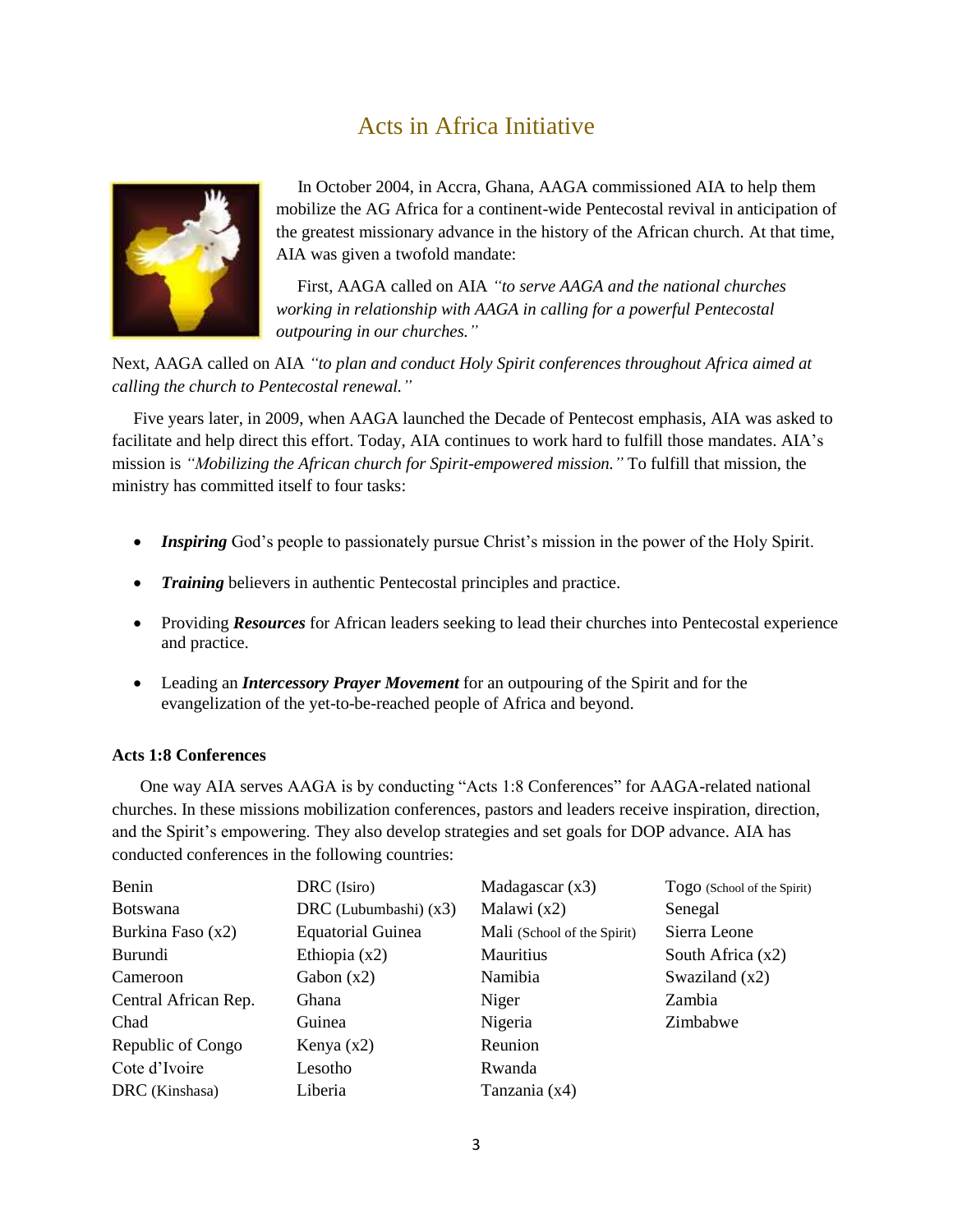### AIA Highlights

#### **Resources**

One goal of AIA is to provide biblically sound, missional Pentecostal resources to our pastors and church leaders across Africa. To accomplish this goal, AIA continues to actively produce and publish books, booklets, tracts, and other Pentecostal resources. Those resources also include Sunday school lessons, sermon outlines, lecture notes, children's ministry helps, and audio and video presentations. Tens of thousands of these resources have been distributed throughout Africa in paper and digital format.

#### **Proclaiming Pentecost Project**



 In 2014 AIA launched its "Proclaiming Pentecost Project." The goal of the project is to place a copy of the book, *Proclaiming Pentecost: 100 Sermon Outlines on the Power of the Holy Spirit,* into the hands of every AG pastor and Bible School student in Africa. Our hope is that this powerful resource will inspire our pastors to preach often and effectively on the baptism in the Holy Spirit and that, as a result, hundreds of thousands of AG members will be empowered by the Holy Spirit.

The book is now available in English, French, Portuguese, Spanish, Swahili, Moore, and Amharic. It is currently being translated into other languages. To date, we have placed the book in the hands of more than 35,000 pastors in the following 27 countries:

| Benin                | Nigeria         | Namibia      | The G  |
|----------------------|-----------------|--------------|--------|
| Cameroon             | Congo           | Sao Tome and | Liberi |
| Cote d'Ivoire        | Ethiopia        | Principe     | Niger  |
| Chad                 | Tanzania        | Sierra Leone | Senega |
| <b>DRC</b>           | <b>Botswana</b> | South Africa | Togo   |
| Equatorial<br>Guinea | Lesotho         | Swaziland    |        |
|                      | Mozambique      | Burkina Faso |        |

ambia Liberia al

The ministry is working hard to distribute the book in other countries. (As a side note, the Spanish version of the book is also being used in several Latin American countries, including El Salvador, Peru, and Ecuador.)

In addition to *Proclaiming Pentecost*, AIA has just produced a second sermon outline book dealing with missions themes. This new book is entitled, *Proclaiming Christ to the Nations: 100 Sermon Outlines on Spirit-empowered Mission.* The new book is already available in English e-book format from the Decade of Pentecost website. It will soon be published in print format and translated into other African languages.

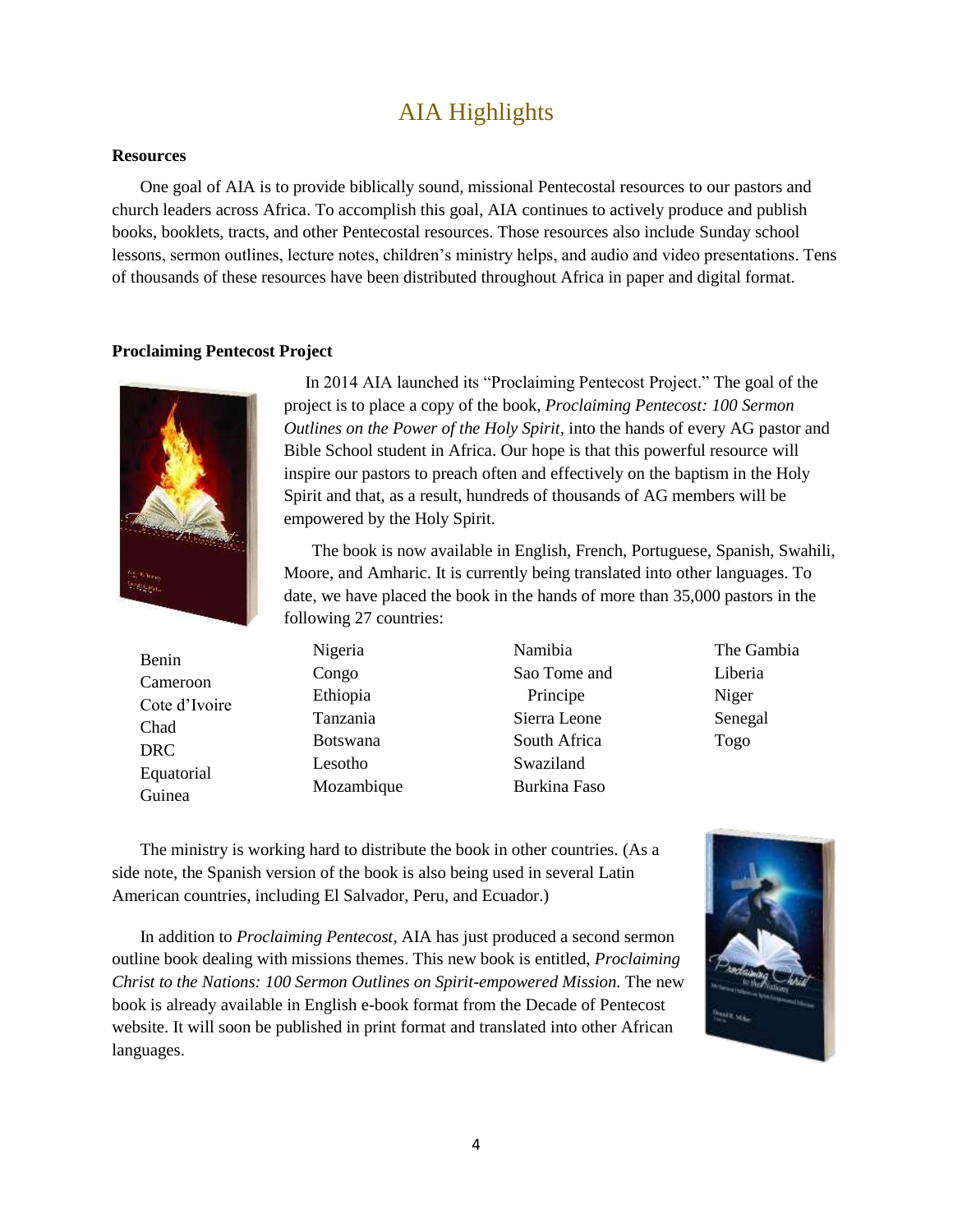#### **Inspiration**

AIA also seeks to inspire the Africa AG to rise up in the power of the Holy Spirit and become the great missionary force God intents it to be.

#### *Decade of Pentecost Report*

One way AIA does this is by producing a monthly e-newspaper called the *Decade of Pentecost Report.* In the *Report*, AIA reports on the various movings of the Holy Spirit and missions advances of the AG from across Africa. As a leaders in one part of Africa, read about what God is doing in other parts of Africa, they will be inspired to do more themselves. Each month the *Report* in is produced in English, French, and Portuguese. This month we sent out the  $71<sup>st</sup>$  edition of the paper.

#### *Intercessory Prayer Call*

AIA also sends out the *Intercessory Prayer Call* each month. The *IPC* is part of our prayer mobilization strategy. Each edition features a different strategic emphasis. Recurring items include a country prayer focus, and a focus on a particular unreached people group in Africa. AIA has produced 91 editions of the *IPC.* It and the *Decade of Pentest Report* are sent out to about 10,000 recipients each month.

#### **Annual Themes**



 Each year AIA produces a new Decade of Pentecost theme to help churches pursue their DOP goals. Each theme is carefully chosen to reflect Jesus' command to His disciples be empowered by the Spirit in order to fulfill God's mission of reaching the nations with the gospel. This year's theme is *"Empowered by the Spirit—We will not Stop Proclaiming Christ."* The theme is inspired by Peter and John's words in Acts 4:20. When commanded to stop preaching and teaching in Christ's Name, they replied, "Judge for yourselves whether it is right in God's sight to obey you rather than God. For we cannot help speaking about what we have seen and heard."

As we move into our eighth year of the Decade of Pentecost we could be tempted to move away from the message of Christ and begin preaching more popular messages as other preachers are doing. We must, however, resist this temptation and continue to preach Christ in the power of the Holy Spirit. For only the message of Christ will lead people to eternal life (Acts 4:12).

 Embracing the 2017 theme will help to ensure that we remain true to our calling of proclaiming Christ to all. In His Great Name we will proclaim the message of salvation, plant Spirit-empowered missionary churches, and send missionaries to the unreached people and places of Africa and beyond.

 African AG leaders have used these annual themes to promote Spirit-empowered witness in their churches. Helps, such as posters, bumper stickers, and sermon outlines can be downloaded from the DecadeofPentecost.org website.